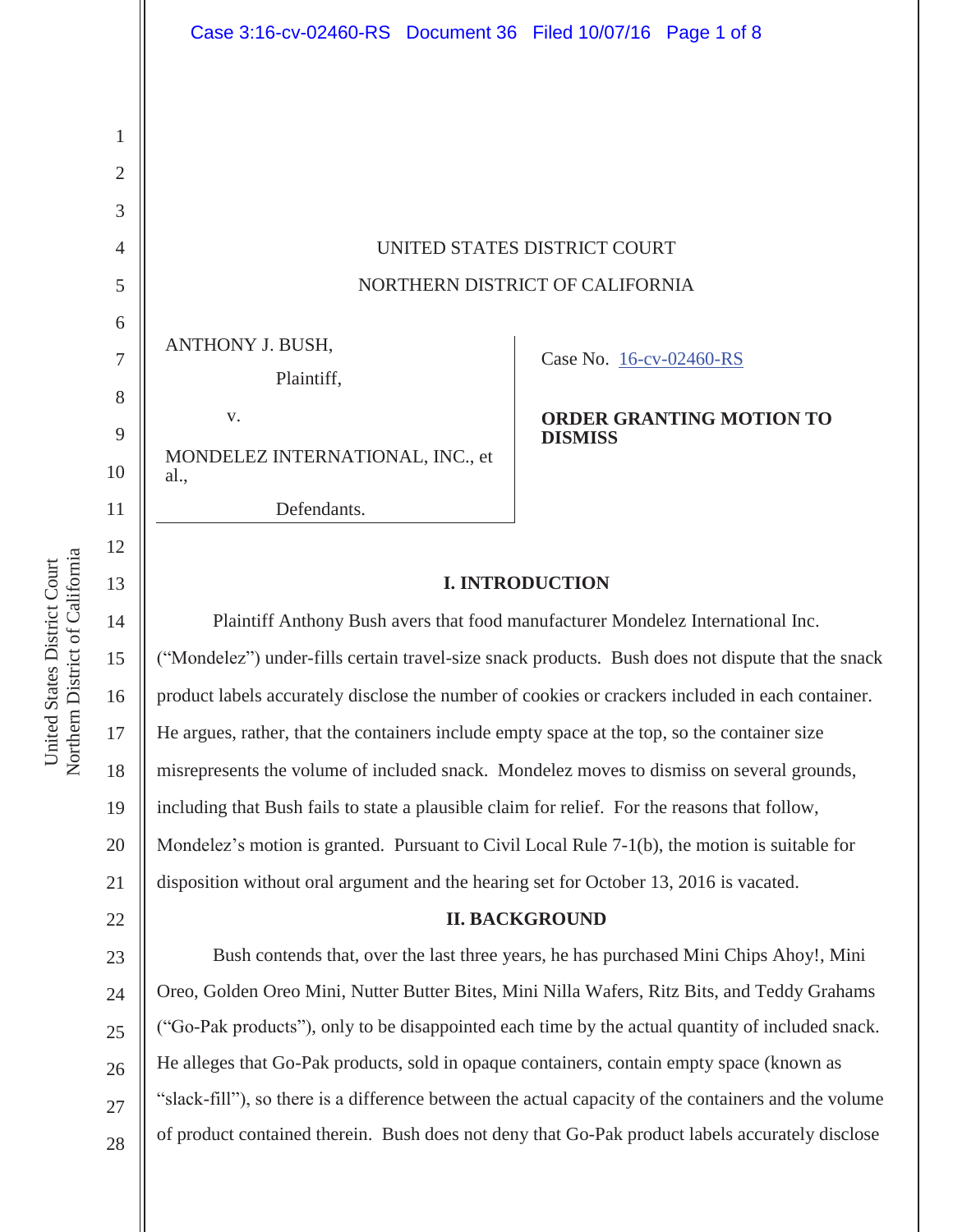## Case 3:16-cv-02460-RS Document 36 Filed 10/07/16 Page 2 of 8

Northern District of California Northern District of California United States District Court United States District Court

1

2

3

4

5

6

7

8

9

10

11

12

13

14

15

16

17

18

19

20

the product's net weight, the number of cookies or crackers per serving and the number of servings per container.<sup>1</sup> Instead, he argues that the container size leads consumers to believe that there will be more snack food than there actually is. Bush avers he relied upon the Go-Pak "packaging" in making his purchase decisions and claims he would not have purchased the products had he known the containers were not "adequately filled." Compl. ¶¶ 9, 31. In his Amended Complaint, he seeks to represent a nationwide class of consumers and asserts six claims for relief: (1) violation of California's Unfair Competition Law ("UCL"), Cal. Bus. & Prof. Code § 17200; (2) violation of California's False Advertising Law ("FAL"); *id.* § 17500; (3) violation of California's Consumers Legal Remedies Act ("CLRA"), Cal. Civ. Code § 1750; (4) breach of implied warranty of merchantability; (5) unjust enrichment; (6) negligent misrepresentation; and (7) fraud.

Mondelez moves to dismiss on the basis that: (i) Bush's claims are implausible and (ii) preempted; (iii) Bush fails to plead his claims with particularity; (iv) Bush fails to state a claim for breach of implied warranty of merchantability; and (v) Bush's negligent misrepresentation claim is barred by the economic loss doctrine. Mondelez argues that, if the Amended Complaint is not dismissed, the nationwide class allegations should be stricken.

### **III. LEGAL STANDARD**

A complaint must contain "a short and plain statement of the claim showing that the pleader is entitled to relief." Fed. R. Civ. P. 8(a). While "detailed factual allegations" are not

<sup>21</sup>  22 23 24 25 26 27  $\overline{a}$ 1 The complaint includes only a partial image of the Go Pak product labels. *See* Compl. ¶ 1. A plaintiff, however, cannot "surviv $[e]$  a Rule 12(b)(6) motion by deliberately omitting references to documents upon which their claims are based." *Parrino v. FHP, Inc*., 146 F.3d 699, 706 (9th Cir. 1998), as amended (July 28, 1998) (superseded by statute on other grounds). Mondelez has provided a more complete image of the labels in the Declaration of Sandra Hanian. A court may consider evidence on which the complaint "necessarily relies" if: (1) the complaint refers to the document; (2) the document is central to the plaintiff's claim; and (3) no party questions the authenticity of the copy attached to the 12(b)(6) motion. *Marder v. Lopez*, 450 F.3d 445, 448 (9th Cir. 2006). Here, the product labels are central to Bush's claim and Bush does not challenge the authenticity of the images in the Hanian declaration. Bush argues that Mondelez must establish that those images reflect packaging identical to the products that Plaintiff and others purchased throughout the class period. The images, however, are considered only to establish that Go-Pak labels disclose the number of cookies or crackers per container, a fact that Bush does not dispute.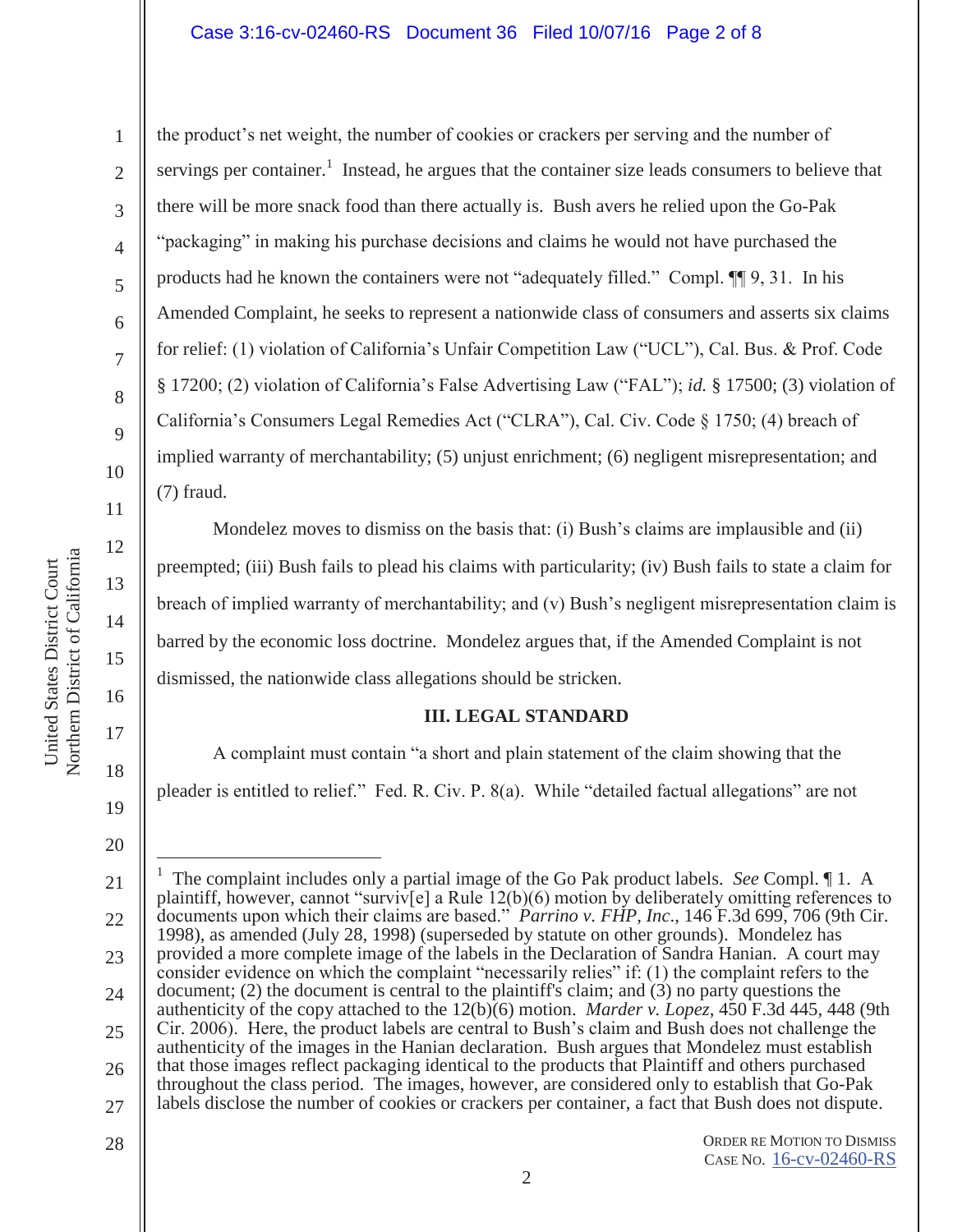### Case 3:16-cv-02460-RS Document 36 Filed 10/07/16 Page 3 of 8

7 9 10

1

2

3

4

5

6

8

11

12

13

14

15

17

18

19

23

required, a complaint must have sufficient factual allegations to "state a claim to relief that is plausible on its face." *Ashcroft v. Iqbal*, 556 U.S. 662, 678 (2009) (citing *Bell Atl. v. Twombly*, 550 U.S. 544, 570 (2007)). A claim is facially plausible "when the pleaded factual content allows the court to draw the reasonable inference that the defendant is liable for the misconduct alleged." *Id*. This standard asks for "more than a sheer possibility that a defendant acted unlawfully." *Id*. The determination is a context-specific task requiring the court "to draw on its judicial experience and common sense." *Id*. at 679. In alleging fraud, a plaintiff "must state with particularity the circumstances constituting fraud." Fed. R. Civ. P. 9(b). "To satisfy Rule 9(b), a pleading must identify the who, what, when, where, and how of the misconduct charged, as well as what is false or misleading about [the purportedly fraudulent] statement, and why it is false." *Cafasso, U.S. ex rel. v. Gen. Dynamics C4 Sys., Inc*., 637 F.3d 1047, 1055 (9th Cir. 2011) (internal quotations and citations omitted).

16 20 21 22 A motion to dismiss a complaint under Rule 12(b)(6) of the Federal Rules of Civil Procedure tests the legal sufficiency of the claims alleged in the complaint. *See Parks Sch. of Bus., Inc. v. Symington*, 51 F.3d 1480, 1484 (9th Cir. 1995). Dismissal under Rule 12(b)(6) may be based either on the "lack of a cognizable legal theory" or on "the absence of sufficient facts alleged under a cognizable legal theory." *Balistreri v. Pacifica Police Dep't*, 901 F.2d 696, 699 (9th Cir. 1990). When evaluating such a motion, the court must accept all material allegations in the complaint as true, even if doubtful, and construe them in the light most favorable to the nonmoving party. *Twombly*, 550 U.S. at 570. "[C]onclusory allegations of law and unwarranted inferences," however, "are insufficient to defeat a motion to dismiss for failure to state a claim." *Epstein v. Wash. Energy Co*., 83 F.3d 1136, 1140 (9th Cir. 1996).

#### **IV. DISCUSSION**

24 25 26 27 Bush alleges that Go-Pak containers are misleading because consumers expect more cookies or crackers than are actually included. He also avers that Go-Pak packaging is unlawful because it violates the FDA's regulation against nonfunctional slack-fill, 21 C.F.R. § 100.100. He fails to plead a claim based on either theory of liability.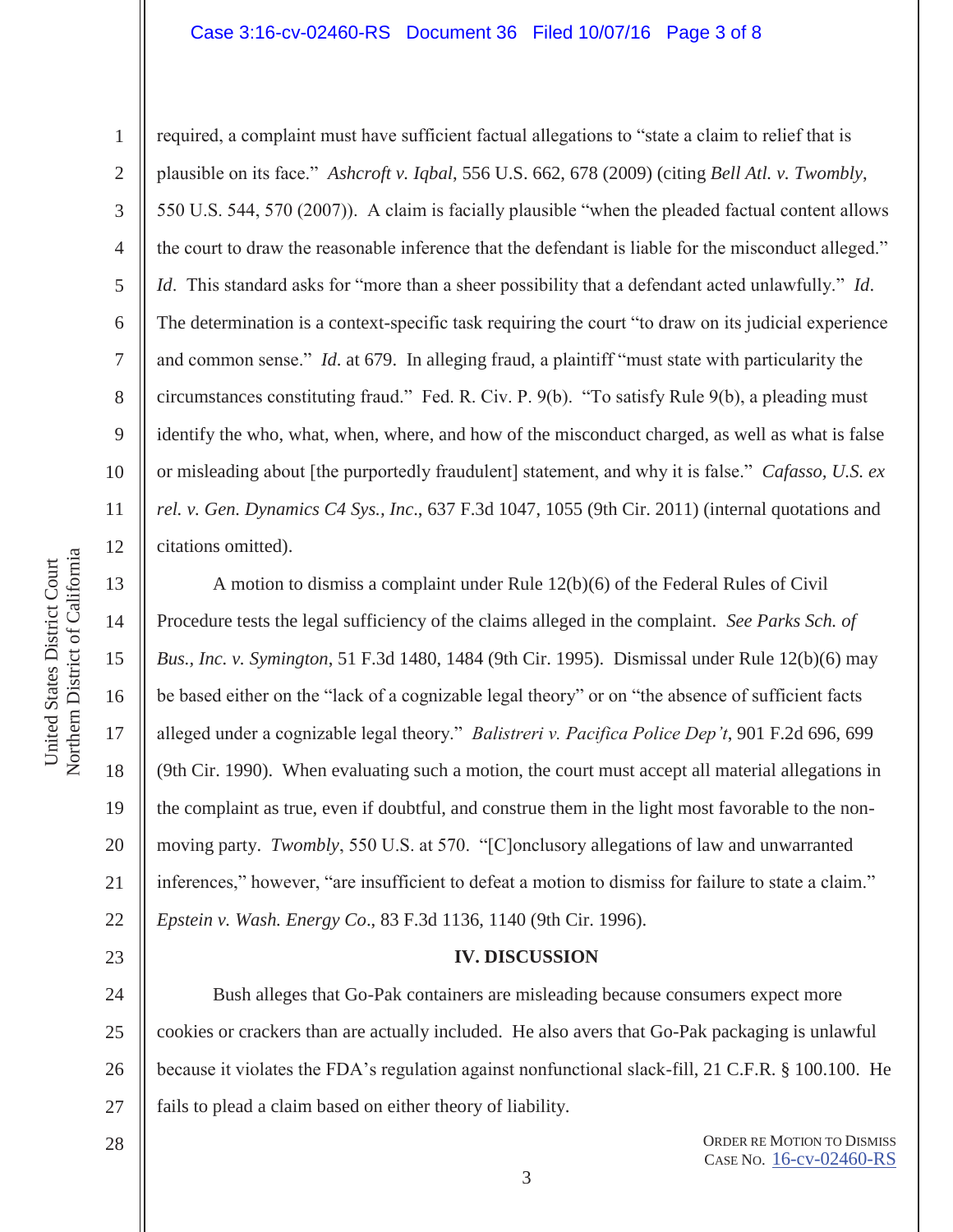## **1. Consumer Deception**

Bush's claim that the reasonable consumer would be deceived as to the amount of snack in a Go-Pak product is not plausible. Consumer deception claims are governed by the "reasonable consumer" test. *Williams v. Gerber Prods. Co*., 552 F.3d 934, 938 (9th Cir. 2008). Under this standard, a plaintiff must "show that 'members of the public are likely to be deceived.'" *Id*. (citation omitted); *Freeman v. Time, Inc*., 68 F.3d 285, 289 (9th Cir. 1995). This requires more than a mere possibility that Go Pak product "might conceivably be misunderstood by some few consumers viewing it in an unreasonable manner." *Lavie v. Procter & Gamble Co*., 105 Cal.App.4th 496, 508 (2003). Rather, the reasonable consumer standard requires a probability "that a significant portion of the general consuming public or of targeted consumers, acting reasonably in the circumstances, could be misled." *Id*.

The Ninth Circuit recently affirmed the dismissal of a slack-fill lawsuit on the ground that the plaintiff failed to state a plausible claim for consumer deception. *See Ebner v. Fresh, Inc.*, No. 13-56644, 2016 WL 5389307 (9th Cir. Sept. 27, 2016). There, the plaintiff alleged that the defendant deceived consumers about the amount of product in its lip balm. She claimed the tube was deceptive because it contained a weighted metallic bottom (which made the box feel heavier), was wrapped in oversized packaging, and used a mechanism that allows only 75% of the product to advance up the tube. The Ninth Circuit concluded that the plaintiff had not, and could not, allege facts to state a plausible claim of consumer deception. It noted that "an accurate net weight label is affixed to every [] tube and its accompanying cardboard box" and concluded that, "the reasonable consumer [] understands that some additional weight at the bottom of the tube—not consisting of product—may be required to keep the tube upright." *Id.* at \*6. It further reasoned that "elaborate packaging and the weighty feel of the tube is commonplace and . . . [b]ecause of the widespread nature of this practice, no reasonable consumer expects the weight or overall size of the packaging to reflect directly the quantity of product contained therein." *Id.* 

26 27 Here, as in *Ebner*, it is undisputed that the Go-Pak product labels disclose the net weight of included product, as well as the number of cookies or crackers per container. Opaque containers

28

Northern District of California Northern District of California United States District Court United States District Court

1

2

3

4

5

6

7

8

9

10

11

12

13

14

15

16

17

18

19

20

21

22

23

24

25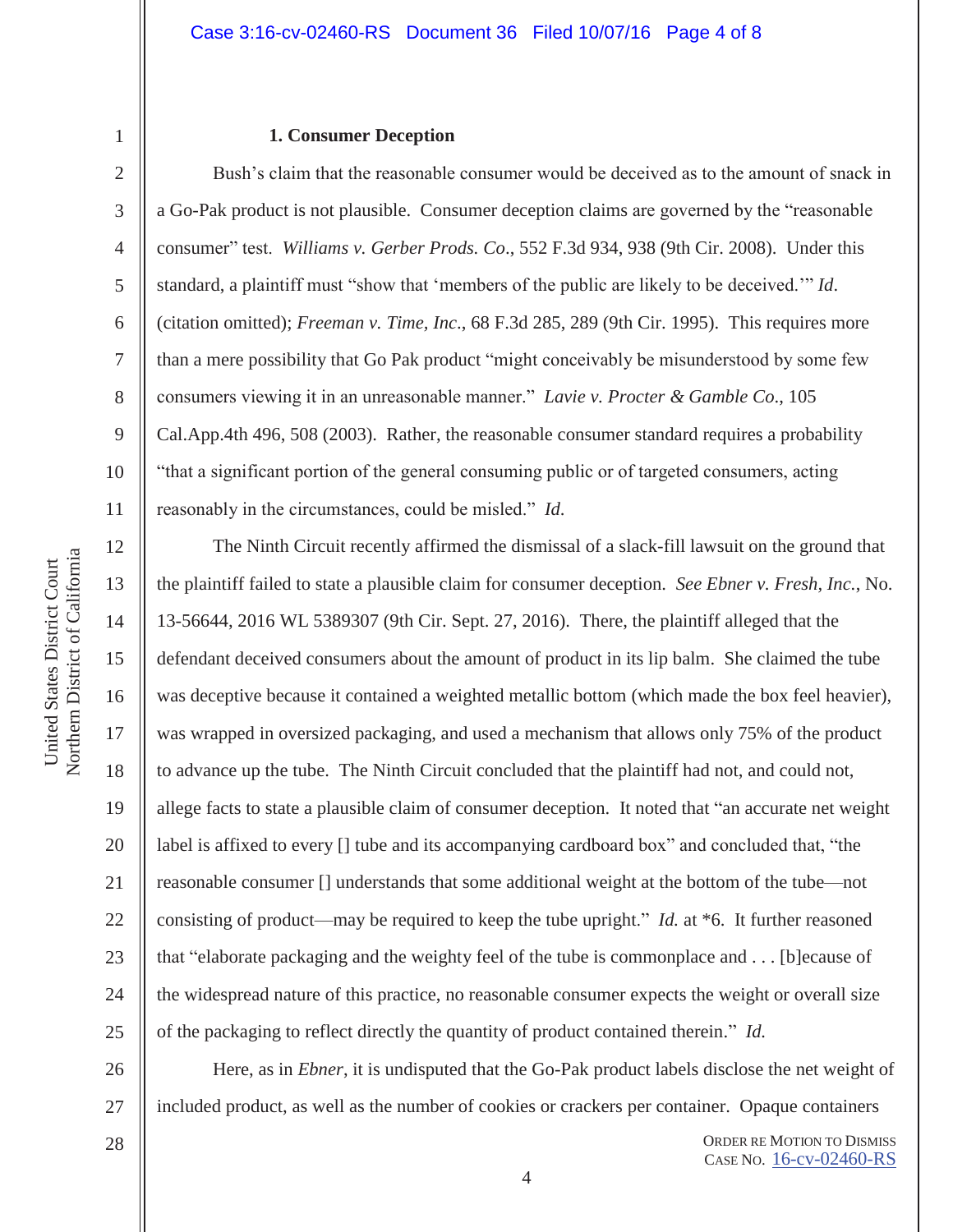### Case 3:16-cv-02460-RS Document 36 Filed 10/07/16 Page 5 of 8

Northern District of California Northern District of California United States District Court United States District Court

1

2

3

4

5

7

8

9

11

12

13

14

17

18

19

6 with slack-fill at the top are common in the snack market. "Targeted consumers" thus expect some slack-fill. *Lavie*, 129 Cal.Rptr.2d at 495. No reasonable consumer expects the overall size of the packaging to reflect precisely the quantity of product contained therein. Moreover, "any potential ambiguity could be resolved by the back panel of the products." *Workman v. Plum Inc*., 141 F. Supp. 3d 1032, 1035 (N.D. Cal. 2015) (dismissing deception claims as implausible where ingredient list disclosed predominance of ingredients); *see also Hawkins v. UGI Corp.*, No. 14- 08461, 2016 WL2595990 (C.D. Cal. May 4, 2016) ("regardless of consumers' inability to visually observe the level of product remaining in a cylinder . . . Plaintiffs here cannot plausibly allege that Defendants' admittedly accurate net weight labels [] are fraudulent, deceptive, or misleading").

10 15 16 20 21 22 23 24 26 27 Bush relies on *Williams*. In *Williams*, parents of small children brought a class action against Gerber based on the allegedly deceptive packaging of its Fruit Juice Snacks, a food product for toddlers. 552 F.3d at 936. The two most prominent ingredients of Fruit Juice Snacks were sugar and corn syrup, and the only fruit or juice content was white grape juice from concentrate. *Id*. Nevertheless, the product: (1) was named "Fruit Juice Snacks"; (2) had images of fruits such as oranges, peaches, strawberries, and cherries on the box; (3) stated that it was made with "fruit juice and other natural ingredients"; and (4) stated that it was "one of a variety of nutritious Gerber Graduates foods and juices that have been specifically designed to help toddlers grow up strong and healthy." *Id*. at 936, 939. The Ninth Circuit concluded that these features on the packaging would lead a reasonable consumer to believe falsely that the product contained the pictured fruits and that all of the ingredients were natural. In light of such deceptive packaging, the court declined to allow Gerber to use the ingredient list as a "shield for liability for the deception[.]" *Id.* at 939. A reasonable consumer, the court explained, is not "expected to look beyond misleading representations on the front of the box to discover the truth from the ingredient list in small print on the side of the box." *Id.* In *Ebner*, the Ninth Circuit explained that, "[s]tated straightforwardly, *Williams* stands for the proposition that, *if* the defendant commits an act of deception, the presence of fine print revealing the truth is insufficient to dispel that deception." *Ebner*, at \*5.

28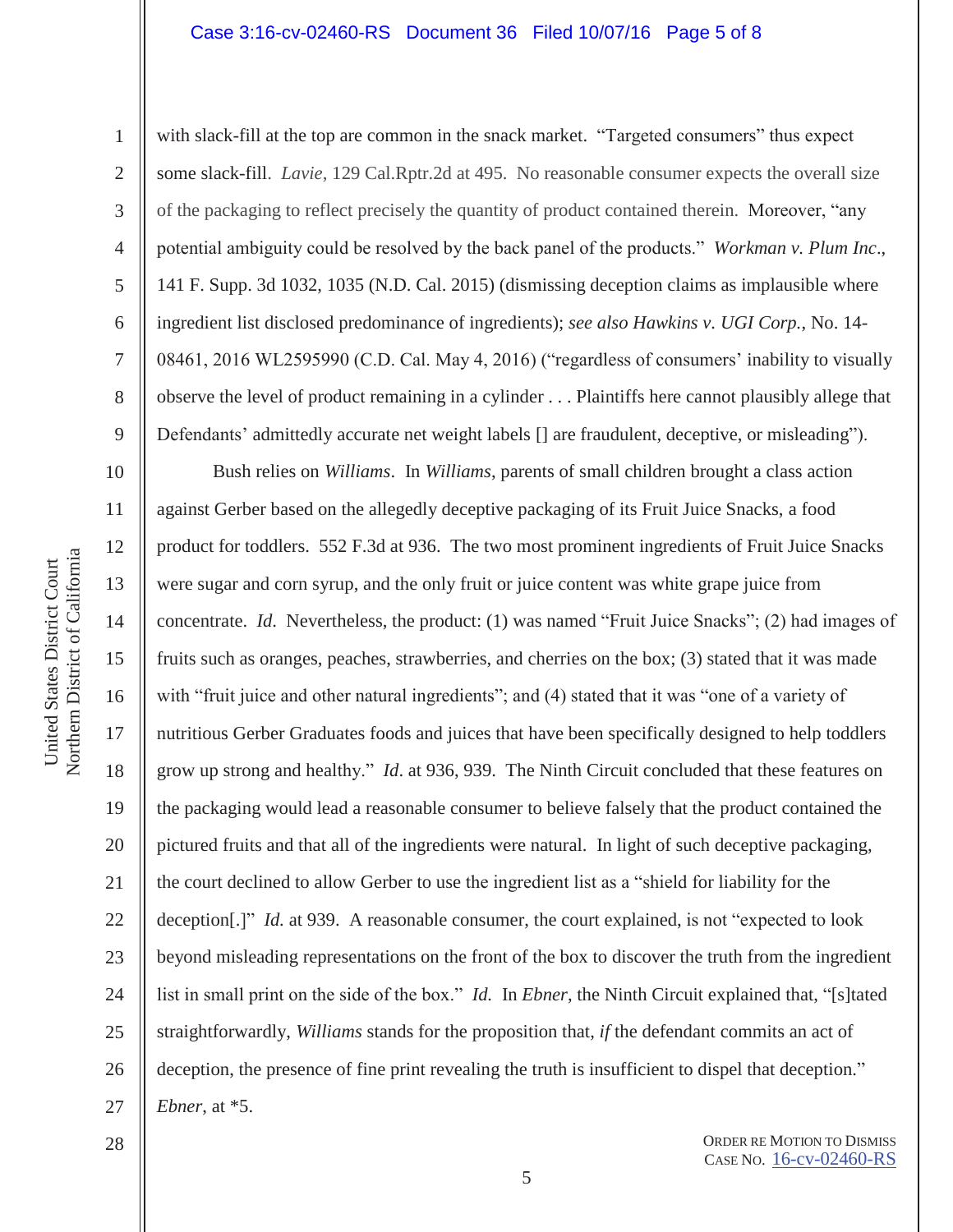# Case 3:16-cv-02460-RS Document 36 Filed 10/07/16 Page 6 of 8

1

2

3

4

5

6

7

8

9

10

11

12

13

14

15

16

17

18

19

20

21

22

Here, like in *Ebner* and unlike in *William*s, there is no deceptive act to be dispelled. The Go-Pak product's weight label and nutrition facts panel do not contradict other representations on or inferences from Mondelez's packaging. Apart from the accurate weight label and serving size statement, "there are no other words, pictures, or diagrams adorning the packaging, as there were in *Williams*, from which any inference could be drawn or on which any reasonable belief could be based about how much [] product" is included. *Ebner*, at \*6. In the absence of other indications of snack quantity on the package, it is not plausible that "a significant portion of the general consuming public or of targeted consumers, acting reasonably in the circumstances, could be misled" into thinking the container would be packed to the brim with snack. *Id.* (citing *Lavie*, 129 Cal.Rptr.2d at 495). Accordingly, Bush fails to state a plausible claim of consumer deception based on Go-Pak product packaging.

# **2. Unlawful Packaging**

Bush alleges that the Go-Pak product packaging violates an FDA regulation prohibiting nonfunctional slack-fill, 21 C.F.R.  $\S$  100.100.<sup>2</sup> On that basis, he further alleges that Mondelez misrepresented Go-Pak products as "legal for sale." Comp. ¶ 63, 81, 89, 93.

To the extent Bush intended to bring a claim for unlawful packaging under the "unlawful" prong of the UCL, he fails to do so explicitly.<sup>3</sup> In any event, his allegations are "[t]hreadbare recitals of the elements of a cause of action, supported by mere conclusory statements." *Ashcroft*, 556 U.S. at 678. After reciting the six circumstances in which slack-fill is functional and not misleading, under 21 C.F.R.  $\S$  100.100(a)(1)-(6), Bush alleges tersely that "none of these circumstances apply here." *Id.* at ¶ 5. His allegations are insufficient to support a claim of

<sup>23</sup>  24  $\overline{a}$ 2 He also avers that Go-Pak product packaging violates "California law against misbranding," Comp. ¶ 10, but does not provide any further specificity regarding the "California law" or the alleged violation.

<sup>25</sup>  26 3 In support of his UCL claim, Bush alleges: "the misrepresentations by Defendants detailed above constitutes an *unfair and fraudulent business practice* within the meaning of California Business & Professions Code § 17200." Compl. ¶ 54 (emphasis added). Bush never alleges an "unfair

<sup>27</sup>  business practice" but does aver that he "suffered injury in fact and [] lost money as a result of Defendants' unlawful slack-fill." *Id*. ¶ 58.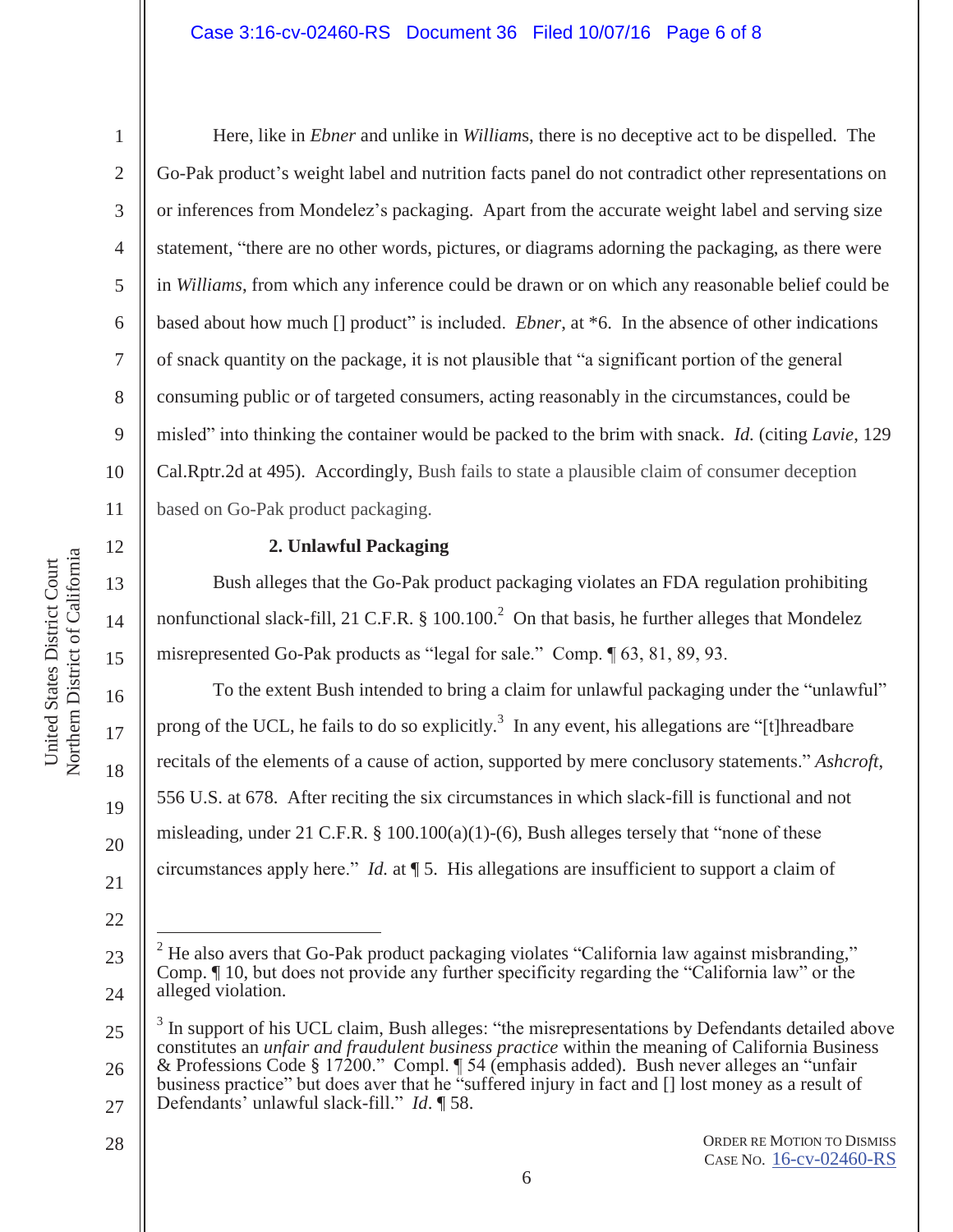### Case 3:16-cv-02460-RS Document 36 Filed 10/07/16 Page 7 of 8

unlawful packaging. *See Victor v. R.C. Bigelow, Inc*., No. 13-02976, 2014 WL 1028881, at \*16 (N.D. Cal. Mar. 14, 2014) (finding that a complaint consisting of "a litany of FDA regulations and federal statutes, and no factual allegation about how [the defendant's] actions . . . are either unlawful or fraudulent aside from conclusory statements  $\dots$  do [es] not suffice for Rule 8's 'plausibility' standard, let alone Rule 9's 'particularity' standard for pleading"); *Park v. Welch Foods, Inc*., No. 12-06449, 2013 WL 5405318, at \*5 (N.D. Cal. Sept. 26, 2013) (dismissing amended complaint that provided "little more than a long summary of the FDCA and its food labeling regulations, a formulaic recitation of how these regulations apply to Defendants' products, and conclusory allegations regarding Defendants' 'unlawfulness'"). Moreover, even claims based on unlawful misrepresentations require a showing of reasonable reliance under the UCL. *See Kwikset Corp. v. Superior Court*, 246 P.3d 877, 888 & n.9 (2011). As explained above, Bush has not pleaded adequately reasonable reliance on the Go-Pak product packaging.

Because Bush's unlawful packaging claim fails, his related claim that Mondelez misrepresented Go-Pak products as "legal for sale" fails too. Notably, the Ninth Circuit recently rejected the argument that allegedly deceptive labeling renders food products "illegal to sell, to receive, and to possess under California law." *Brazil v. Dole*, No. 14-17480, 2016 WL 5539863, at \*2 (9th Cir. Sept. 30, 2016) (unpublished). Bush alleges that "reasonable consumers . . . attached importance to whether Defendant's Products were [] not legally salable, or capable of legal possession[.]" Comp. ¶ 12. To the extent Bush suggests that the Go-Pak products "subject him to risk of fine or prosecution if he is found in possession of that  $\Box$  product" there is no "support for this outlandish theory in the decisions of the California courts." *Brazil*, 2016 WL 5539863 at \*2.

## **V. CONCLUSION**

 For the foregoing reasons, Mondelez's motion is granted and Bush's claims are dismissed. Although it is not immediately obvious how his case could be saved by amendment, Bush is given leave to amend if, in good faith, he is able to file a viable complaint. Any amended complaint shall be filed within 20 days of this order.

27

Northern District of California Northern District of California United States District Court United States District Court

1

2

3

4

5

6

7

8

9

10

11

12

13

14

15

16

17

18

19

20

21

22

23

24

25

26